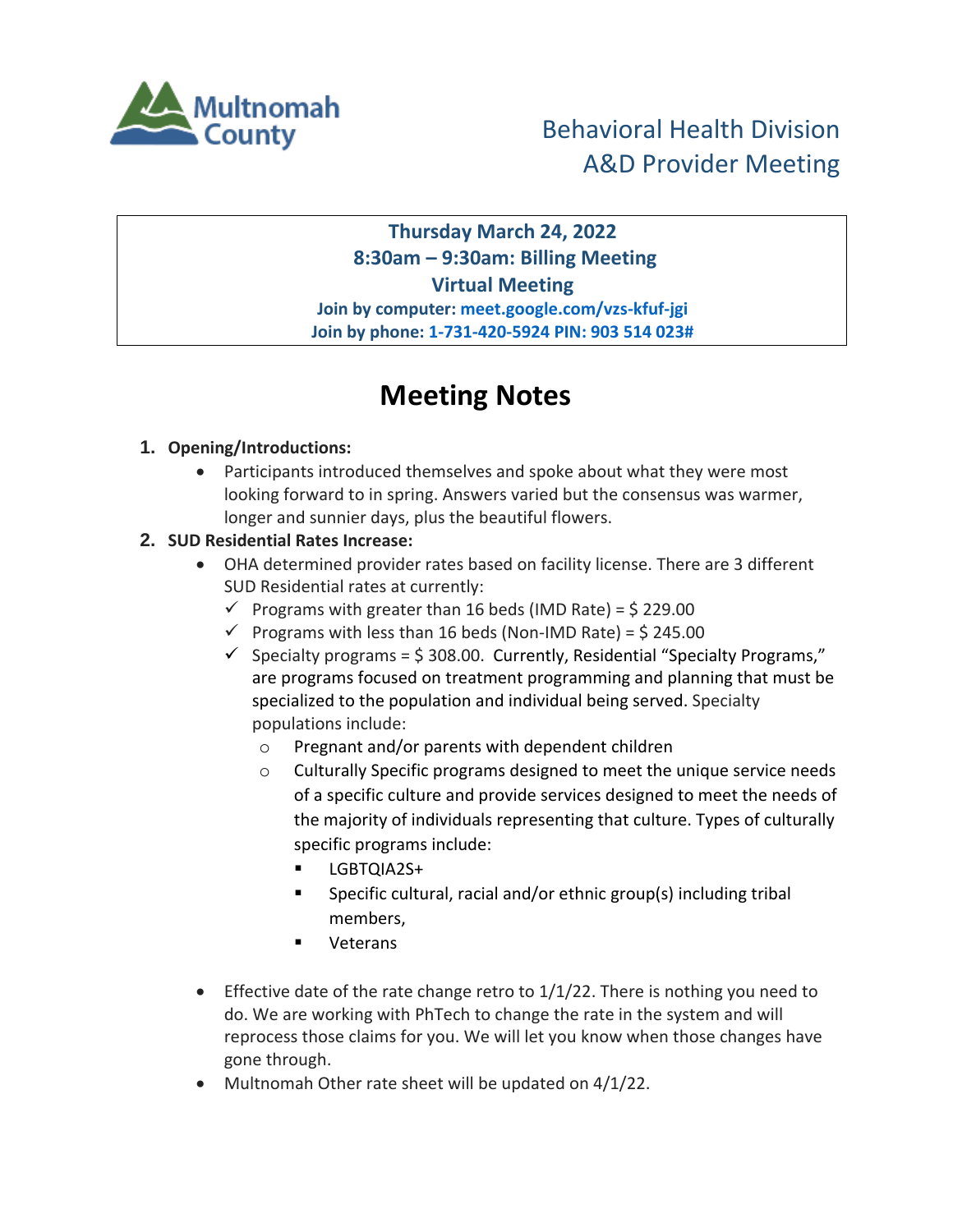#### **3. Outpatient Authorization Length Change:**

- As of 4/1/22 all authorization length for all SUD Outpatient changed from 60 days to 6 months.
- Please note: authorizations submitted before 4/1/2022 will be set to the 60-day timeline. You can submit a new authorization after 4/1/2022 to obtain the 6 month authorization length.

## **4. Indigent Eligibility Recertification Change:**

- Recertification requirement changed from 60 days to 6 months
- Effective 4/1/22 the recertification must be done minimally every 6 months.
- This new timeline does not alleviate the need to conduct ad hoc eligibility recertification in shorter increments. For instance, when clients undergo significant life changes that may impact their eligibility (e.g.: gain new employment, changes to residency, obtain new insurance, etc.) a recertification should be conducted to ensure they continue to meet eligibility.
- Providers can use our [Indigent Services Eligibility & Recertification](https://www.multco.us/file/82220/download) form, which is available on the website. Providers may also use their own internal form as long it covers all the questions. These should be kept, maintained in the client's files, and available in an audit, but a client's recertification does not need to be submitted.

#### **5. Billing Support Communications & PHtech/CIM Reminders:**

- Secondary Payor & Attaching EOBs on Claims
	- $\checkmark$  Effective 1/1/2022, when Multnomah Other is the secondary payer, when a client's current insurance does not pay the full billed amount, the provider will need to upload the EOB (explanation of benefits ) onto to CIM claim, PH Tech will review EOB to determine the patient responsibility, co-insurance, deductible that Multnomah Other program will cover.
- $\bullet$  How to communicate with Billing Support in CIM do not enter notes
- Update: Pend-Retro-Authorizations can now be processed by MultOther Billing Support by letting us know and submit a ZenDesk in PhTech to waive the timely filing if it is approved, avoiding having to fill the form and attaching the claim.

#### **6. Provider questions/ TA needs:**

- We typically do an annual PhTech training. It is basic but we can do it kind of open workshop style and walk you through any issues. Alicia can also help with any PhTech issues by reaching out to the Billing Support Line.
- We are trying to ensure everybody gets contract renewals for the next fiscal year that starts in July and runs through June 2023. We are doing funding adjustment